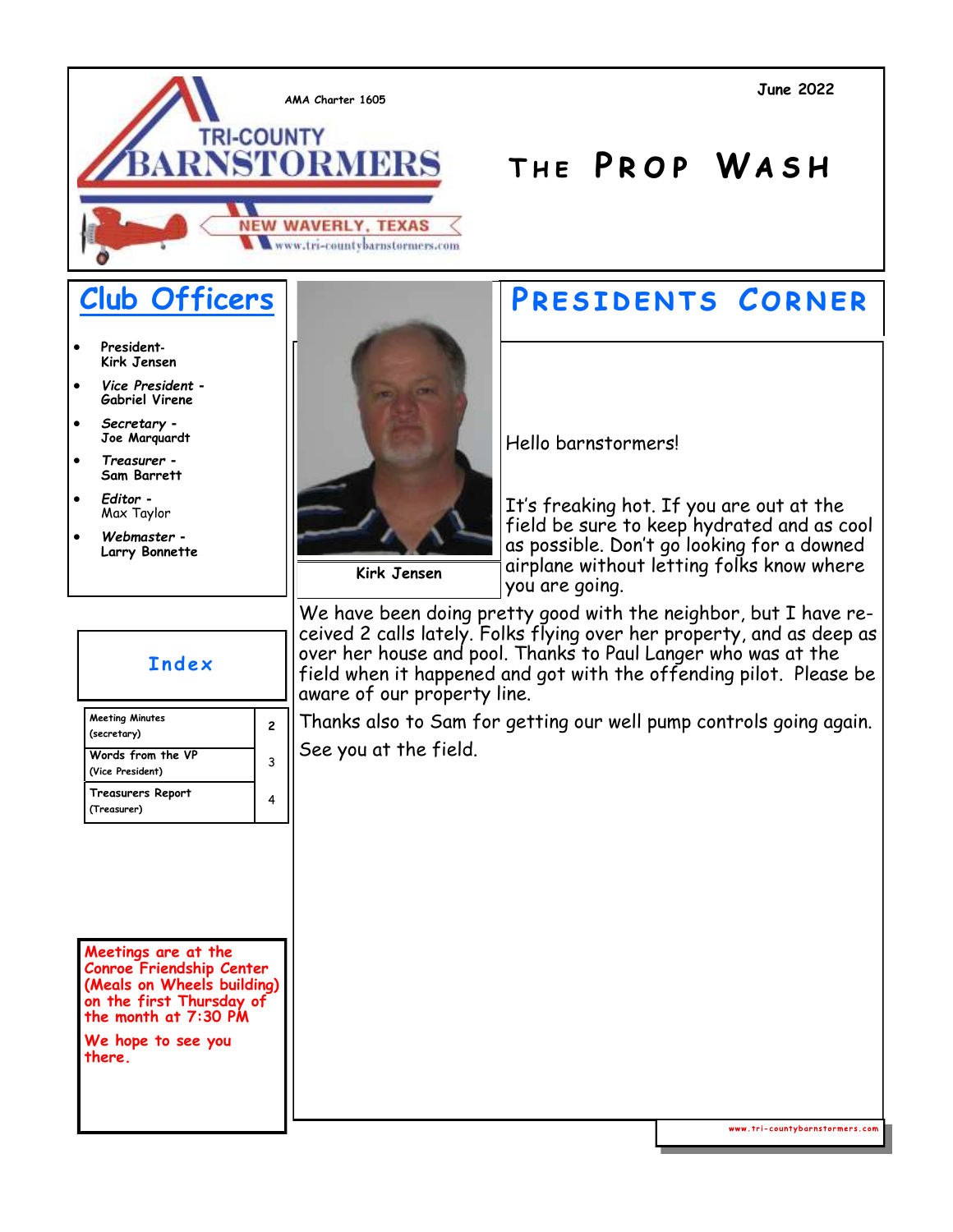#### **THE PROP WASH Page 2 June 2022**

## **Meeting Minutes**

June 2<sup>nd</sup> 2022 Tri-County Barnstormers meeting was called to order at 7:30 pm with 19 members and 1 visitor in attendance at the Friendship Center in Conroe. Secretary Joe Marquardt was absent due to a conflict so his son Cooper assumed his responsibilities.

Field report: Field is looking good thanks to the weekly mowing teams. Please help the team captains maintain the field by volunteering as a cutting crew. The water well pump controller was discovered with a high voltage alarm and the motor start capacitor was failed. After troubleshooting it was discovered that the pump controller circuit board was bad and the capacitor and controller were replaced.

Treasury Report: There are currently 140 members in the club. The club continues to maintain healthy bank balances and the next large expense will be the insurance policy for the field. There are nine members that do not have a current AMA membership and should have received a notice from the treasurer. Please renew or contact the treasurer.

Old business: Still requesting/asking for volunteers to step up and be a contest director (for AMA sanction events) or chairs to run a Big Bird, drone, or fun fly at the field this year

New business:

A new member, Ernest Tamiyo, was presented and voted into the club.

An open discussion for club improvements was opened during the meeting. One suggestion was to install a pond for water-based RC activities.

One neighbor called about possible trespassing on their property through their back gate that may have been from the flying field. If you have an unplanned landing off the field property, please approach the neighbor before entering their property.

Prizes and Models:

Chips, cookies, and drinks were available to the meeting attendees.

Attendance drawing winner was John Pearl (not present).

Name tag drawing winner was Jeremiah Langola.

4 Models were presented and Don Bonnet won model of the month after presenting his Eclipse 3D Printed Plane

Next meeting July 7th at 7:30 PM will be conducted in person (at the Conroe Community Senior Center@ 1202 Candy Cane Lane (formerly The Friendship Center)).

Meeting adjourned at 8:38 pm.

Happy flying in 2022 and look forward to seeing at the field!



www.tri-countybarnstormers.com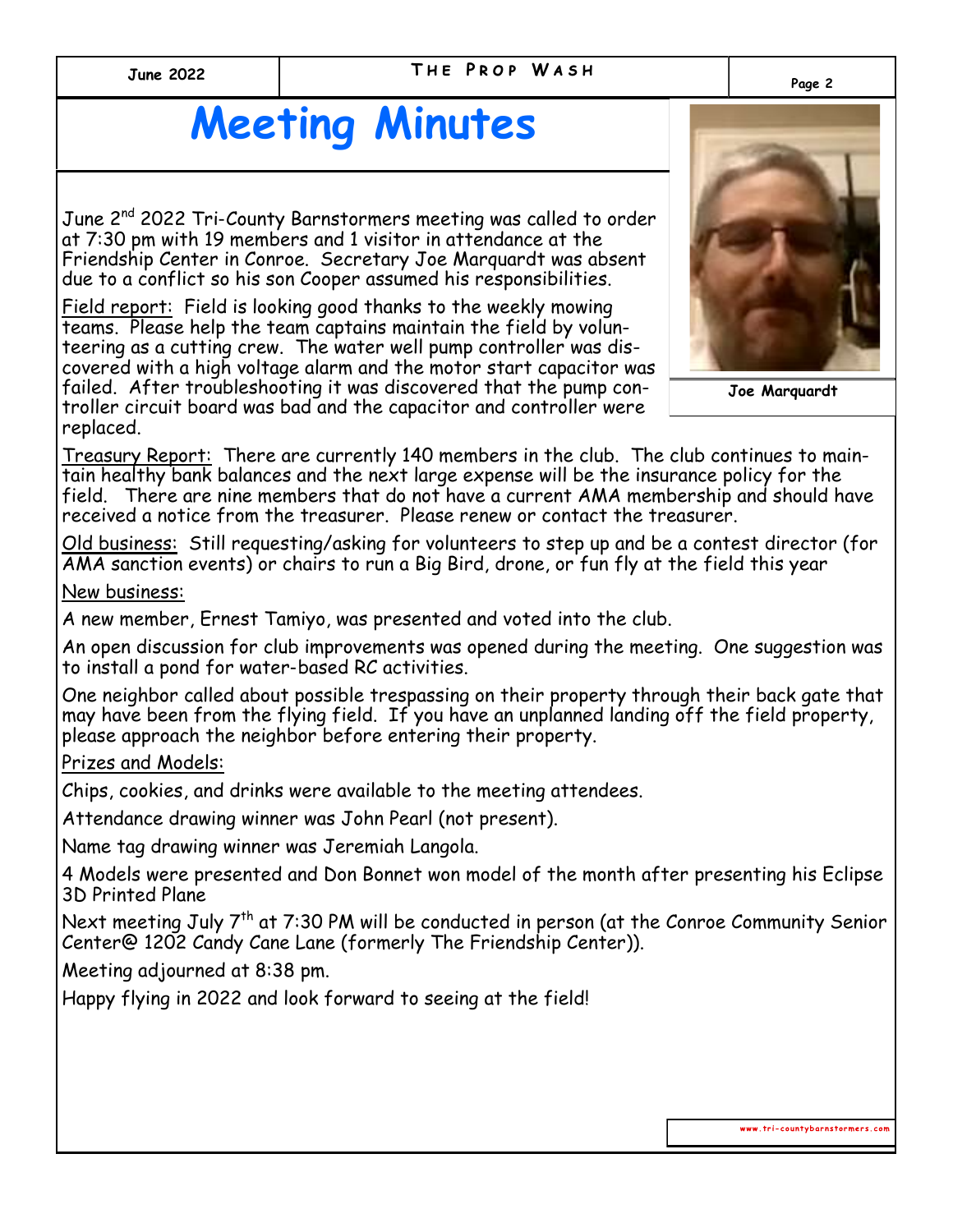

# **Words from the VP**

Hello fellow barnstormers!

It has been hot outside this month. Bring plenty of water and drink it. Lol I got in my car to leave at 6pm and it said the outside temp was 120. Keep an eye on each other and fly on!

Gabriel Virene

Remember to spin the numbers on the gate lock after you open it. I looked the other day, and it was still on the gate code.

Been working on some cool projects that are coming soon.

Don't forget we mow the field ourselves as members and it is all voluntary work. Come out and help on Fridays if you can make it. Even Saturday morning early. Thanks to all the mowing crew and helpers. It is very appreciated.

I heard some cool things are in our future at tri county! Stay tuned.

I hope to see you all out at the field.

Till next time!!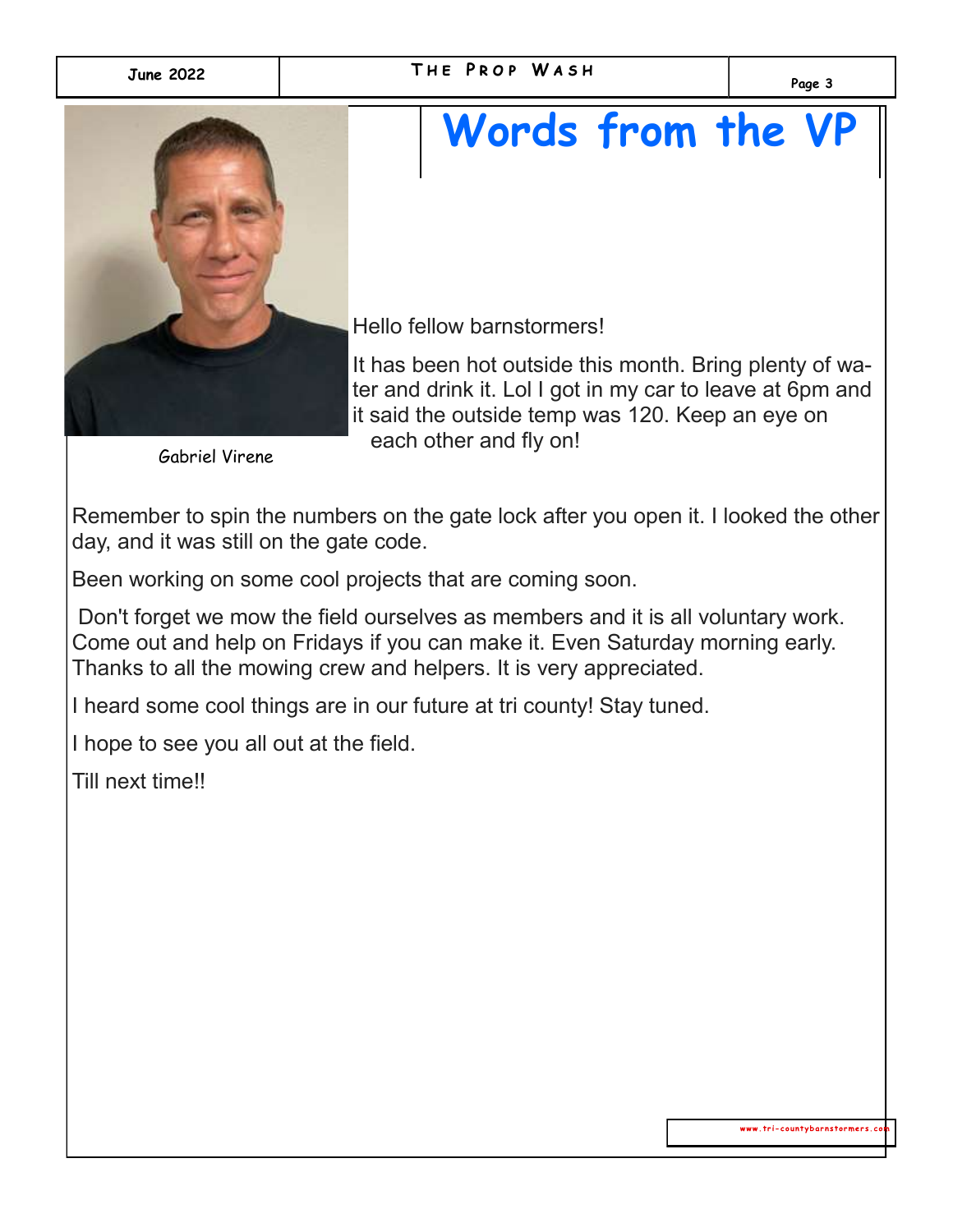

**Dick Pursley Sam Barrett**

## **The Treasurers Report**

Hard to believe it's June already and no problem, our Treasury is still in good shape! How time flies when you are having a good time, huh? Well, the FY 2022 membership year is almost gone and invoices go out next month to our existing members for FY2023 dues. Every year I get a lot of questions about the dues; how much they are or, when they are due or, how long do I have to get my dues payment in before my membership is terminated, etc. Those questions are answered in Section V of our Constitution and By-Laws. The following are some summaries of the answers to be

found there.

Dues are not stated in the by-laws as they are set by the club membership, by a vote of 2/3 of a quorum, at a regular club meeting; the last such meeting set dues at \$100 per year, to be prorated for months remaining partial year for a new member joining at other than August  $1^\text{st}$ ..

Section V, Paragraph C.3 gives members 60 days before their membership is terminated for non-payment of dues. Terminated means you cannot access the field as you are no longer a member.

Section V, Paragraph C.5 gives a terminated member another 90 days to request reinstatement by submitting a member application and paying all past dues and assessments. Acceptance of the delinquent member's application is only subject to a vote by the Executive Committee. If you fail to request re-instatement in the 90 days allotted, you are treated as any new member joining the club and also subject to dues and pay another initiation fee and be voted in at a regular monthly meeting.

Although the By-Laws don't mention it, the Executive Committee can consider waiving the delinquent dues penalties for hardships such as military deployment, death in immediate family or serious illness of a member on a case by case basis.

The subject of increasing our dues has been mentioned and a number of our monthly meeting but we have been able to operate efficiently and keep our dues very affordable. Please make every effort to get your dues in on time as they are due on August  $1<sup>st</sup>$ , it's the first day of the new membership year and that starts the clock running.

As always, don't forget that your AMA must also be current if you fly at our field, no exceptions. Stay safe and fly covered by your AMA membership.